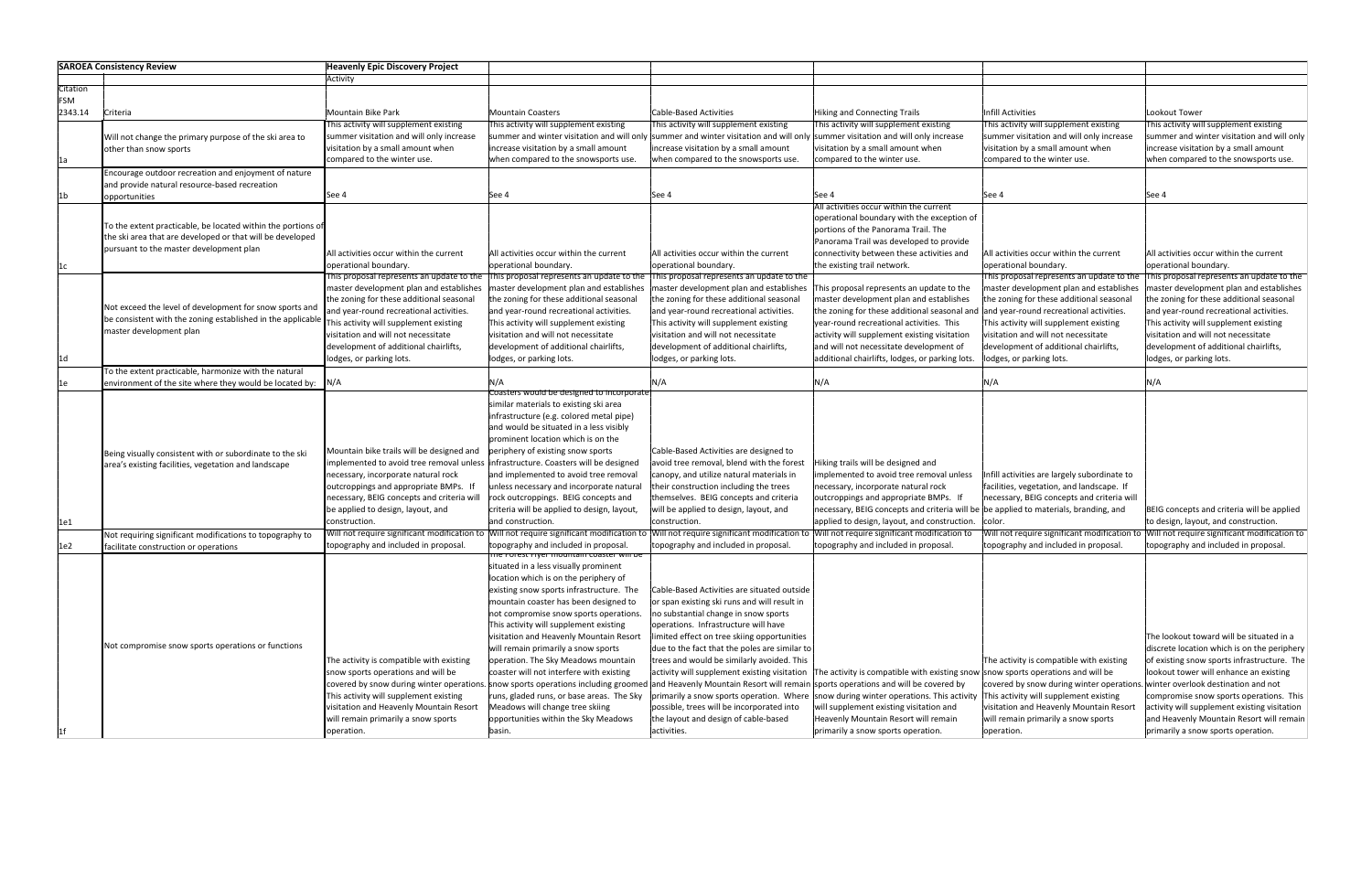|    |                                                               | No additional parking lots, lifts, or lodges                                       |                                                                                                                                  |                                                                                     |                                                                                                                                |                                                                                          |                                                                                     |
|----|---------------------------------------------------------------|------------------------------------------------------------------------------------|----------------------------------------------------------------------------------------------------------------------------------|-------------------------------------------------------------------------------------|--------------------------------------------------------------------------------------------------------------------------------|------------------------------------------------------------------------------------------|-------------------------------------------------------------------------------------|
|    |                                                               | will be required for this activity. The                                            | No additional parking lots, lifts, or lodges                                                                                     | No additional parking lots, lifts, or lodges                                        | No additional parking lots, lifts, or lodges                                                                                   | No additional parking lots, lifts, or lodges                                             | No additional parking lots, lifts, or lodges                                        |
|    |                                                               | primary access for all of these activities                                         | will be required for this activity. The                                                                                          | will be required for this activity. The                                             | will be required for this activity. The primary will be required for this activity. The                                        |                                                                                          | will be required for this activity. The                                             |
|    |                                                               | will be through the existing Gondola.                                              | primary access for all of these activities                                                                                       | primary access for all of these activities                                          | access for all of these activities will be                                                                                     | primary access for all of these activities                                               | primary access for all of these activities                                          |
|    |                                                               | Proposed activities will utilize existing                                          | will be through the existing Gondola.                                                                                            | will be through the existing Gondola.                                               | through the existing Gondola. Proposed                                                                                         | will be through the existing Gondola.                                                    | will be through the existing Gondola.                                               |
|    | Increase utilization of snow sports facilities and not        |                                                                                    |                                                                                                                                  |                                                                                     |                                                                                                                                |                                                                                          |                                                                                     |
|    | require extensive new support facilities, such as parking     | lodges including Tamarack Lodge, East                                              | Proposed activities will utilize existing                                                                                        | Proposed activities will utilize existing                                           | activities will utilize existing lodges including  Proposed activities will utilize existing                                   |                                                                                          | Proposed activities will utilize existing                                           |
|    | lots, restaurants, and lifts.                                 | Peak Lodge, Sky Deck and the ski school                                            | lodges including Tamarack Lodge, East                                                                                            | lodges including Tamarack Lodge, East                                               | Tamarack Lodge, East Peak Lodge, Sky Deck                                                                                      | lodges including Tamarack Lodge, East                                                    | lodges including Tamarack Lodge, East                                               |
|    |                                                               | building. Proposed activities will utilize                                         | Peak Lodge, Sky Deck and the ski school                                                                                          | Peak Lodge, Sky Deck and the ski school                                             | and the ski school building. Proposed                                                                                          | Peak Lodge, Sky Deck and the ski school                                                  | Peak Lodge, Sky Deck and the ski school                                             |
|    |                                                               | the existing Tamarack, Big Easy and Comet                                          | building. Proposed activities will utilize                                                                                       | building. Proposed activities will utilize                                          | activities will utilize the existing Tamarack                                                                                  | building. Proposed activities will utilize                                               | building. Proposed activities will utilize                                          |
|    |                                                               | ifts. No new permanent roads will be                                               |                                                                                                                                  | the existing Tamarack and Comet lifts. No the existing Tamarack and Comet lifts. No | and Comet lifts. No new permanent roads                                                                                        |                                                                                          | the existing Tamarack and Comet lifts. No the existing Tamarack and Comet lifts. No |
| 1g |                                                               | constructed.                                                                       | new permanent roads will be constructed.                                                                                         | new permanent roads will be constructed.                                            | will be constructed.                                                                                                           | new permanent roads will be constructed.                                                 | new permanent roads will be constructed.                                            |
|    |                                                               |                                                                                    | Degree of engagement - exposure to new                                                                                           |                                                                                     |                                                                                                                                |                                                                                          |                                                                                     |
|    |                                                               |                                                                                    | clients (non-skiing). Lowest level on the                                                                                        |                                                                                     |                                                                                                                                |                                                                                          |                                                                                     |
|    |                                                               |                                                                                    | progression/level of difficulty. Foreground                                                                                      |                                                                                     |                                                                                                                                |                                                                                          |                                                                                     |
|    |                                                               |                                                                                    | and background views. The user has                                                                                               |                                                                                     |                                                                                                                                |                                                                                          |                                                                                     |
|    | Factors that may affect whether other additional seasonal     |                                                                                    | control over their speed.                                                                                                        |                                                                                     |                                                                                                                                |                                                                                          |                                                                                     |
|    | or year-round recreation activities and associated facilities |                                                                                    | Lead to further exploration - Get there by                                                                                       |                                                                                     |                                                                                                                                |                                                                                          |                                                                                     |
|    | besides those listed in paragraph 2 may be approved           |                                                                                    | walking. Located in adventure peak area,                                                                                         |                                                                                     |                                                                                                                                |                                                                                          |                                                                                     |
|    | under paragraph 1 of this section include but are not         |                                                                                    | easy to access. Zone concept.                                                                                                    |                                                                                     |                                                                                                                                |                                                                                          |                                                                                     |
|    | limited to the degree to which visitors are able to engage    |                                                                                    | Similarity to other activities - Adjacent to                                                                                     |                                                                                     |                                                                                                                                |                                                                                          |                                                                                     |
|    | with the natural setting, the extent to which the activities  |                                                                                    | the sledding hill, The Coaster is designed                                                                                       |                                                                                     |                                                                                                                                |                                                                                          |                                                                                     |
|    | and facilities could be expected to lead to exploration and   |                                                                                    | to serpentine through rock outcroppings                                                                                          |                                                                                     |                                                                                                                                | Frisbee Golf - N/A - Allowable under                                                     |                                                                                     |
|    | enjoyment of other NFS lands, and the similarity of the       |                                                                                    | and forest area (similar to both tree skiing                                                                                     |                                                                                     |                                                                                                                                | SAROEA.                                                                                  |                                                                                     |
|    | activities and associated facilities to those enumerated in   |                                                                                    | and mountain biking) which would place                                                                                           |                                                                                     |                                                                                                                                |                                                                                          |                                                                                     |
|    | paragraph 2 or paragraph 3 of this section.                   |                                                                                    | the rider in the natural setting and allow                                                                                       | N/A (SAROEA describes ropes courses/zip)                                            |                                                                                                                                | leep Tour - Visitors with physical                                                       |                                                                                     |
|    |                                                               |                                                                                    | them to interact with these natural                                                                                              | ines as allowable. The design and                                                   |                                                                                                                                | disabilities will be accommodated,                                                       |                                                                                     |
|    |                                                               |                                                                                    | features. Ride would follow the contours                                                                                         | operation of the sky cycle canopy tour is                                           |                                                                                                                                | providing access to NFS lands throughout                                                 |                                                                                     |
|    |                                                               |                                                                                    | of the landscape which would allow the                                                                                           | similar to these allowable activities and                                           |                                                                                                                                | the SUP area to those who might not be                                                   |                                                                                     |
|    |                                                               | N/A - Allowable under SAROEA                                                       | user to have a gravity sports experience.                                                                                        | therefore consistent with SAROEA.)                                                  | N/A - Allowable under SAROEA                                                                                                   | able to experience it otherwise.                                                         | N/A                                                                                 |
|    |                                                               |                                                                                    |                                                                                                                                  |                                                                                     |                                                                                                                                | <del>ne unique nora and rauna or the</del>                                               |                                                                                     |
|    |                                                               |                                                                                    |                                                                                                                                  |                                                                                     |                                                                                                                                | mountain setting make the experience                                                     |                                                                                     |
|    |                                                               |                                                                                    |                                                                                                                                  |                                                                                     |                                                                                                                                | unique because of the scenery and                                                        |                                                                                     |
|    |                                                               |                                                                                    |                                                                                                                                  |                                                                                     |                                                                                                                                | landscape features. In addition to being                                                 |                                                                                     |
|    |                                                               |                                                                                    |                                                                                                                                  |                                                                                     |                                                                                                                                | explicitly allowable under SAROEA, the                                                   |                                                                                     |
|    |                                                               |                                                                                    |                                                                                                                                  |                                                                                     |                                                                                                                                | challenge of frisbee golf includes                                                       |                                                                                     |
|    |                                                               |                                                                                    |                                                                                                                                  |                                                                                     |                                                                                                                                | navigating and avoiding natural obstacles                                                |                                                                                     |
|    |                                                               |                                                                                    | This activity is dependent on a change in                                                                                        |                                                                                     |                                                                                                                                | such as trees and rocks. The proposed                                                    |                                                                                     |
|    |                                                               |                                                                                    |                                                                                                                                  |                                                                                     | These activities are dependent on a change                                                                                     | location utilizes the natural terrain to                                                 |                                                                                     |
|    |                                                               |                                                                                    | elevation and engagement with a                                                                                                  | These activities are dependent on a                                                 |                                                                                                                                |                                                                                          |                                                                                     |
|    | Do not approve additional seasonal or year-round              | This activity are is? dependent on a change mountain forest setting. This activity |                                                                                                                                  | change in elevation and engagement with                                             | in elevation and engagement with a                                                                                             | provide a challenging, yet enjoyable                                                     |                                                                                     |
|    | recreation activities and associated facilities when the      | n elevation and engagement with a                                                  | allows the user to have a personal                                                                                               | a mountain forest setting. All of these                                             | mountain forest setting. These activities                                                                                      | experience that is inter-dependent with                                                  |                                                                                     |
|    | visitor's experience is not interdependent with attributes    | mountain forest setting. All of these                                              | lexperience with the mountain forest                                                                                             | activities allow the user to have a personal                                        | allow the user to have a personal experience the forested mountain setting. There are                                          |                                                                                          |                                                                                     |
|    | common in National Forest settings.                           | activities allow the user to have a personal setting, and to experience the slopes |                                                                                                                                  | experience with the mountain forest                                                 | with the mountain forest setting. The                                                                                          | few opportunities in the Lake Tahoe basin                                                |                                                                                     |
|    |                                                               | experience with the mountain forest                                                | found within the resort. The unique flora                                                                                        | setting. The unique flora and fauna of the                                          | unique flora and fauna of the mountain                                                                                         | for motorized access to the forested                                                     |                                                                                     |
|    |                                                               | setting. The unique flora and fauna of the and fauna of the mountain setting make  |                                                                                                                                  | mountain setting make the experience                                                | setting make the experience unique because mountain setting. The proposed Jeep Tour A fire lookout tower is a common attribute |                                                                                          |                                                                                     |
|    |                                                               | mountain setting make the experience                                               | the experience unique because of the                                                                                             | unique because of the scenery and                                                   | of the scenery and landscape features.                                                                                         | will provide a unique perspective for                                                    | within the National Forest System, and the                                          |
|    |                                                               | unique because of the scenery and                                                  | scenery and landscape features. These                                                                                            | landscape features. These activities                                                | Hiking and trails have historically been the                                                                                   | visitors without the means or ability to                                                 | proposed design mimics the design,                                                  |
|    |                                                               | landscape features. Mountain biking, and                                           | activities remove a barrier of interaction                                                                                       | remove a barrier of interaction by                                                  | primary means by which human interact and access the forested mountain setting                                                 |                                                                                          | location, and overlook opportunity found                                            |
|    |                                                               | mountain bike parks have been authorized by providing a unique perspective and     |                                                                                                                                  | providing a unique perspective and                                                  | travel through the forest environment.                                                                                         | without guided assistance. The East Peak at all fire lookout towers. The lookout         |                                                                                     |
|    |                                                               | on NFS lands for decades and have proven engagement with aspects of the forest     |                                                                                                                                  | engagement with aspects of the forest                                               | Hiking and trails are common to all National                                                                                   | Lake is an accessible location for visitors to tower will be instantly recognizable as a |                                                                                     |
|    |                                                               | to be compatible with the attributes and                                           | that not easily accessible to the majority of that not easily accessible to the majority of Forests, and are compatible with the |                                                                                     |                                                                                                                                | experience a forested mountain lake and                                                  | common attribute of the National Forest                                             |
|    |                                                               | resources described above.                                                         | the public without these activities.                                                                                             | the public without these activities.                                                | attributes and resources described above.                                                                                      | related recreation opportunities.                                                        | setting.                                                                            |
|    | Allow temporary activities that rely on existing facilities,  |                                                                                    |                                                                                                                                  |                                                                                     |                                                                                                                                |                                                                                          |                                                                                     |
|    | such as concerts or weddings, even if they are not            |                                                                                    |                                                                                                                                  |                                                                                     |                                                                                                                                |                                                                                          |                                                                                     |
|    | necessarily interdependent with a National Forest setting,    |                                                                                    |                                                                                                                                  |                                                                                     |                                                                                                                                |                                                                                          |                                                                                     |
|    | provided they are enhanced by it. Do not authorize new        |                                                                                    |                                                                                                                                  |                                                                                     |                                                                                                                                |                                                                                          |                                                                                     |
|    | permanent facilities solely for these activities.             | N/A                                                                                | N/A                                                                                                                              | N/A                                                                                 | N/A                                                                                                                            | N/A                                                                                      | N/A                                                                                 |
|    |                                                               |                                                                                    |                                                                                                                                  |                                                                                     |                                                                                                                                |                                                                                          |                                                                                     |